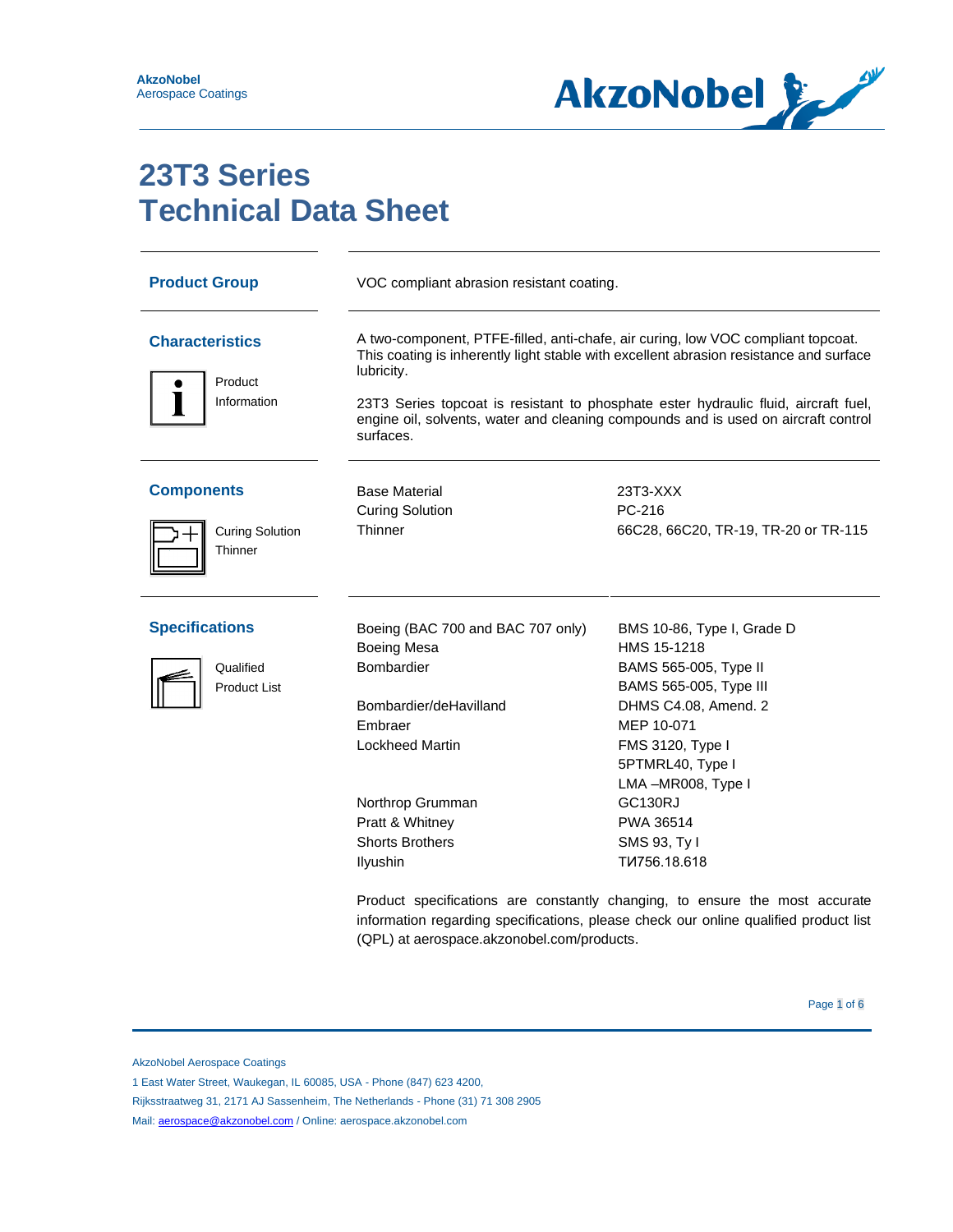

### **23T3 Series Polyurethane Topcoat**

| <b>Ulyultulatic TUpcoal</b>                  |                                                                 |                                                                                                                                                                                                                                          |  |  |
|----------------------------------------------|-----------------------------------------------------------------|------------------------------------------------------------------------------------------------------------------------------------------------------------------------------------------------------------------------------------------|--|--|
| <b>Surface Conditions</b>                    |                                                                 | Observe the overcoat window of the primer.                                                                                                                                                                                               |  |  |
| Cleaning                                     |                                                                 | Sand pre-existing topcoats with 220 grit or equivalent sandpaper to a dull mat finish,<br>and solvent clean prior to applying 23T3.                                                                                                      |  |  |
| <b>Instruction for Use</b>                   |                                                                 |                                                                                                                                                                                                                                          |  |  |
| <b>Mixing Ratio</b><br>(volume)              | 3 parts<br>1 part<br>*1 part                                    | Base 23T3-XXX<br>Curing Solution PC-216<br>Thinner                                                                                                                                                                                       |  |  |
|                                              | solution.                                                       | Stir or Shake until all pigment is uniformly dispersed before adding curing<br>Stir the catalyzed mixture thoroughly.                                                                                                                    |  |  |
|                                              |                                                                 | *Where VOC regulations allow and depending on temperature and humidity<br>conditions, additional thinning may be made with 66C28, 66C20, TR-19, TR-20 or<br>TR-115. Up to 1 part thinner may be used.                                    |  |  |
| <b>Induction Time</b>                        | None.                                                           |                                                                                                                                                                                                                                          |  |  |
| Initial Spraying<br>Viscosity<br>(23°C/73°F) | 16-24 seconds ISO Cup #6<br>15-25 seconds Signature Zahn Cup #3 |                                                                                                                                                                                                                                          |  |  |
| Note                                         |                                                                 | The use of Signature Zahn Cups for viscosity are requirements of the referenced<br>specifications and the ISO Cup measurement is provided only as a reference for field<br>application. They are not provided as quality control values. |  |  |
|                                              | documentation available on request.                             | Viscosity measurements are provided as guidelines only and are not to be used as<br>quality control parameters. Certified information is provided by certification                                                                       |  |  |

Page 2 of 6

AkzoNobel Aerospace Coatings

1 East Water Street, Waukegan, IL 60085, USA - Phone (847) 623 4200,

Rijksstraatweg 31, 2171 AJ Sassenheim, The Netherlands - Phone (31) 71 308 2905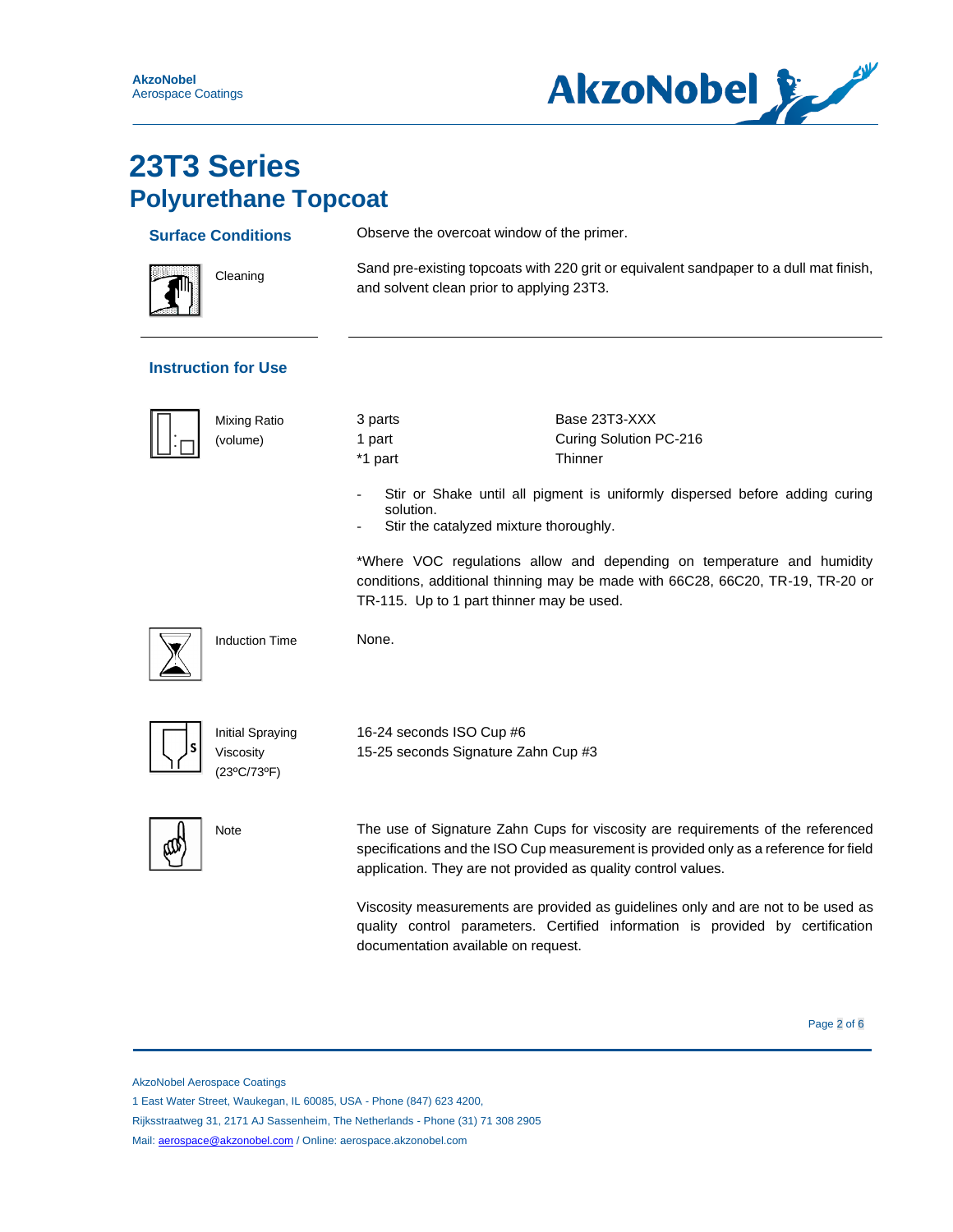**AkzoNobel** Aerospace Coatings



### **23T3 Series Polyurethane Topcoat**

|--|

Pot life (23ºC/73ºF)

Dry Film **Thickness** (DFT)

After 1 hour: 72 seconds ISO Cup #6 After 2 hours: Sprayable



125-250 µm 5-10 mils

### **Application Recommendations**

|--|

| Conditions | Temperature:              | $15-35$ °C       |
|------------|---------------------------|------------------|
|            |                           | $59-95^{\circ}F$ |
|            | <b>Relative Humidity:</b> | 35-75%           |



Note 23T3 Series may be applied in conditions outside the limits shown above. Care must be exercised to ensure a satisfactory result. Please contact your local AkzoNobel Aerospace Coatings representative to determine the appropriate application techniques when environmental conditions fall outside of the recommended range.



Equipment

| Spray gun<br>type | Nozzle orifice                           | Product flow | Dynamic air pressure<br>at gun-inlet*                  |
|-------------------|------------------------------------------|--------------|--------------------------------------------------------|
| Conventional      | Gravity Feed: 1.4mm-<br>$1.6 \text{ mm}$ | NA.          | Air<br>Use<br>enough<br>Pressure. =100psi or</td       |
| Pressure          |                                          |              | $(7 \text{ bar})$                                      |
| Feed:             | N/A                                      |              |                                                        |
| HVLP/ next        | Gravity Feed: 1.4mm-                     | <b>NA</b>    | Maximize and ensure                                    |
| generation        | $1.6$ mm,                                |              | uniform fan pattern, not<br>regulatory<br>exceed<br>to |
| Pressure<br>Feed: | N/A                                      |              | quideline<br>for<br>air<br>pressure at the cap.        |

Page 3 of 6

AkzoNobel Aerospace Coatings

1 East Water Street, Waukegan, IL 60085, USA - Phone (847) 623 4200,

Rijksstraatweg 31, 2171 AJ Sassenheim, The Netherlands - Phone (31) 71 308 2905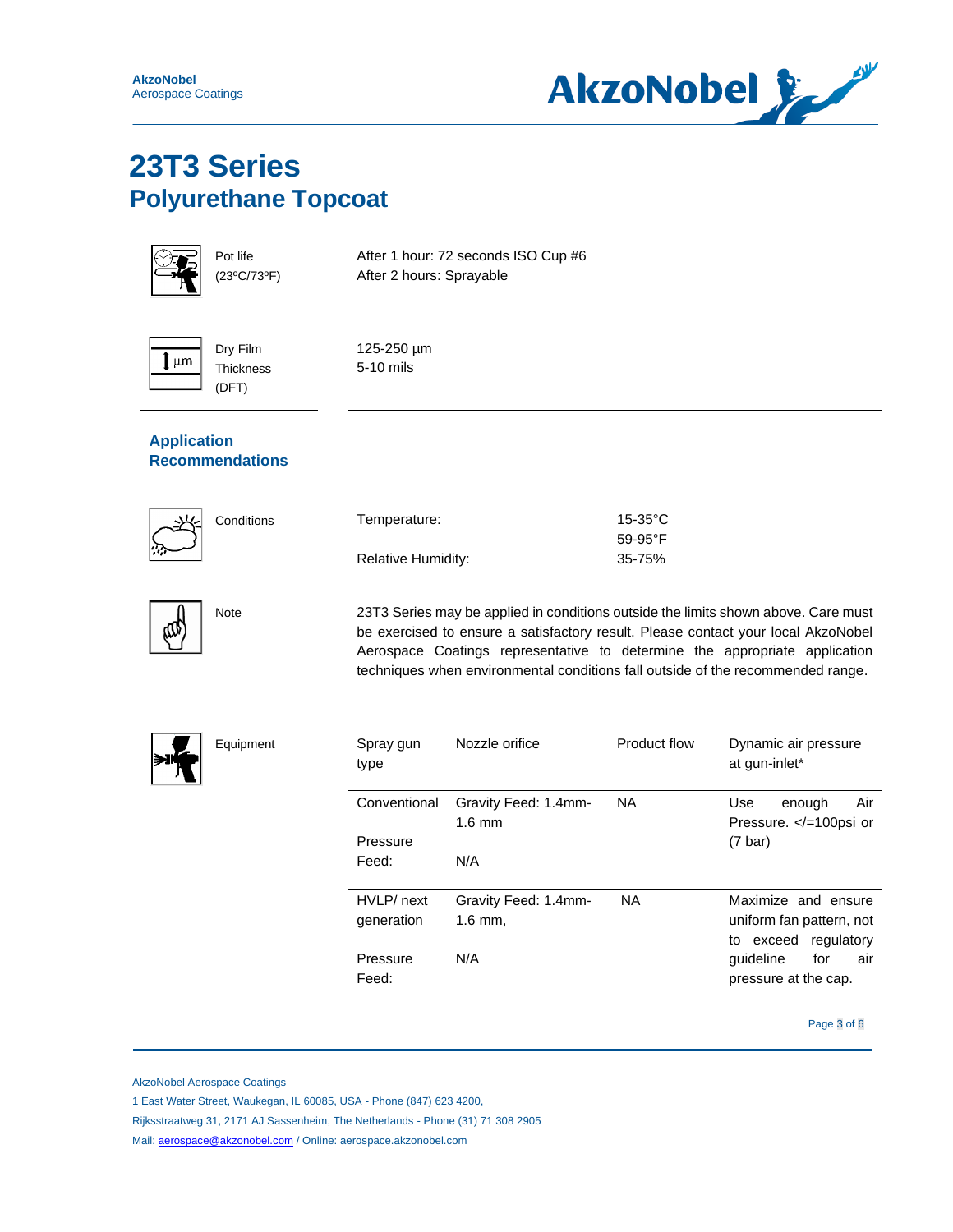

## **23T3 Series Polyurethane Topcoat**



Note **If roller application is desired, use a fine finishing for solvent-based products.** Rollers will degrade and should be changed every 30 minutes.

|--|

Apply full wet coats, allowing 15 minutes to flash off between coats, to achieve 50-75 µm (2-3 mils) dry per coat.



Cleaning of Equipment

Number of **Coats** 

MEK, TR-19, or C28/15.

### **Physical Properties**

| <b>Drying Times</b><br>(23°C / 73°F) | Dust free<br>Tack free                                                                                                                                                                      | $1.5 - 2$ hrs<br>3.25-3.5 hrs                                                                                                                                                             |
|--------------------------------------|---------------------------------------------------------------------------------------------------------------------------------------------------------------------------------------------|-------------------------------------------------------------------------------------------------------------------------------------------------------------------------------------------|
|                                      | Dry through                                                                                                                                                                                 | 5.25 hrs                                                                                                                                                                                  |
|                                      | 50% RH. Cure for two hours at 150°F (66°C), with good air movement.                                                                                                                         | An accelerated cure schedule may be used. Once the required film thickness has<br>been achieved, flash dry the applied coating a minimum of one hour at $75^{\circ}$ F (24 $^{\circ}$ C), |
| Theoretical<br>Coverage              | 4.24 $m2$ per liter ready to apply (without thinner) at 125 $\mu$ m dry film thickness.<br>173 ft <sup>2</sup> per US gallon ready to apply (without thinner) at 5 mils dry film thickness. |                                                                                                                                                                                           |
| Dry Film Weight                      | For 23T3-105:<br>1.31 $g/m^2/\mu m$<br>$0.00684$ lbs/ft <sup>2</sup> /mil                                                                                                                   |                                                                                                                                                                                           |
| <b>Note</b>                          | Varies slightly with color.                                                                                                                                                                 |                                                                                                                                                                                           |

Page 4 of 6

AkzoNobel Aerospace Coatings

1 East Water Street, Waukegan, IL 60085, USA - Phone (847) 623 4200,

Rijksstraatweg 31, 2171 AJ Sassenheim, The Netherlands - Phone (31) 71 308 2905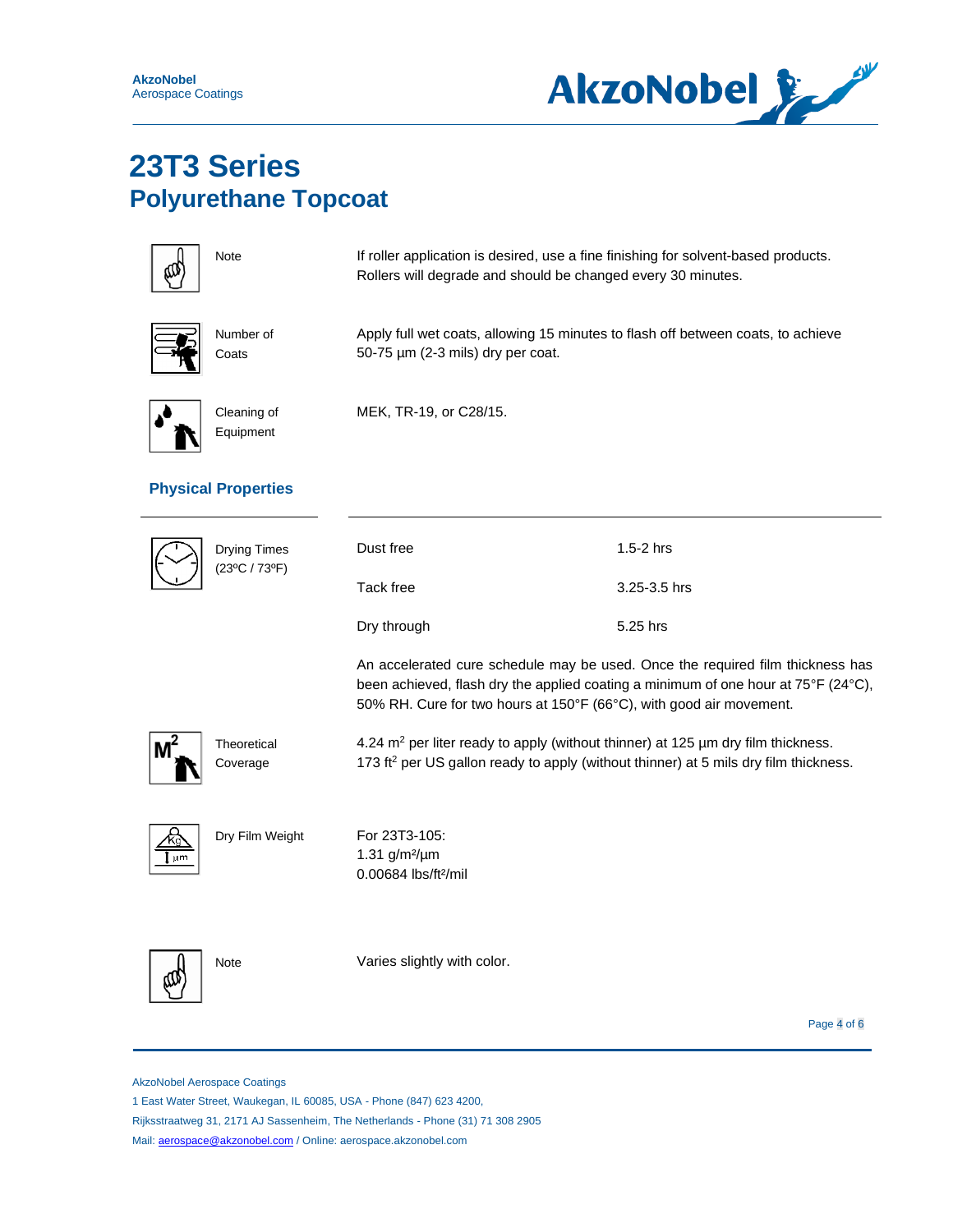**AkzoNobel** Aerospace Coatings



### **23T3 Series Polyurethane Topcoat**

|    | Volatile Organic<br>Compounds                | Without thinner:<br>Max. 420 g/l<br>Max. 3.5 lbs/gal                                                                                                                                                                                                                                                                             |                                                                                                                                         |
|----|----------------------------------------------|----------------------------------------------------------------------------------------------------------------------------------------------------------------------------------------------------------------------------------------------------------------------------------------------------------------------------------|-----------------------------------------------------------------------------------------------------------------------------------------|
| GU | Gloss (60°)                                  | Maximum 65                                                                                                                                                                                                                                                                                                                       |                                                                                                                                         |
|    | Color                                        | As required.                                                                                                                                                                                                                                                                                                                     |                                                                                                                                         |
|    | Flash-point                                  | 23T3-XXX<br>PC-216<br>66C28<br>66C20<br><b>TR-19</b><br><b>TR-20</b><br>TR-115                                                                                                                                                                                                                                                   | 27°C / 80°F<br>28°C / 78°F<br>13°C / 55°F<br>$-4^{\circ}$ C / 25 $^{\circ}$ F<br>-4°C / 25°F<br>7°C / 45°F<br>$-17^{\circ}C/1^{\circ}F$ |
|    | Storage                                      | Store the product dry and at a temperature between 5 and 38°C / 41 and 100°F per<br>AkzoNobel Aerospace Coatings specification. Store in the original unopened<br>containers. Storage temperature and shelf life may vary per OEM specification<br>requirements. Refer to container label for specific storage life information. |                                                                                                                                         |
|    | Shelf life<br>$5 - 38$ °C<br>$(41 - 100$ °F) | 23T3-XXX<br>PC-216<br>66C28<br>66C20<br><b>TR-19</b><br><b>TR-20</b><br>TR-115                                                                                                                                                                                                                                                   | 12 months<br>12 months<br>24 months<br>24 months<br>24 months<br>24 months<br>24 months                                                 |

Page 5 of 6

AkzoNobel Aerospace Coatings

1 East Water Street, Waukegan, IL 60085, USA - Phone (847) 623 4200,

Rijksstraatweg 31, 2171 AJ Sassenheim, The Netherlands - Phone (31) 71 308 2905